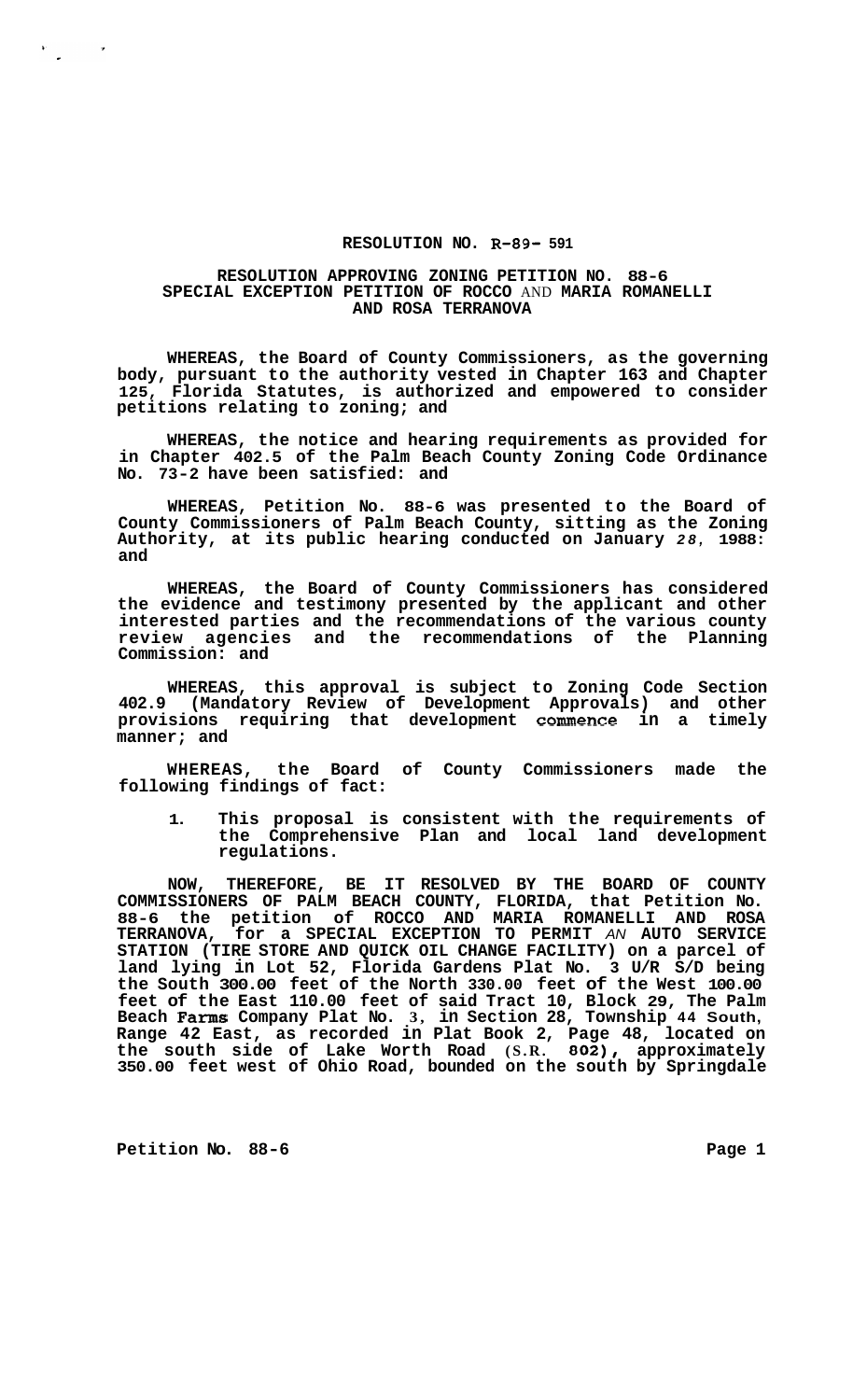**Road, in a IL-Light Industrial Zoning District, was approved as advertised, subject to the following conditions:** 

- **1. The petitioner shall provide a turn-around space next to the loading berth for cars utilizing the rear of the site. This space shall be designated with signage indicating "No Parking''.**
- **2. The existing mature slash pines within the southern portion of the property shall be preserved and incorporated into interior landscape islands and strips. Petitioner may submit an Alternative Landscape Betterment Plan at the time of Site Plan Review Committee. The submittal will allow staff to modify the spacing of interior landscape islands in order to preserve more slash pines.**
- **3. Outdoor lighting used to illuminate the premises shall be shielded, low intensity, and directed away from adjacent properties and streets, shining only on subject site.**
- **4. No off-premise signs shall be permitted on site.**
- **5. Prior to site plan certification, petitioner shall submit confirmation from the appropriate agencies to allow landscaping over the 20 foot drainage easement along the eastern property line.**
- **6. Prior to site plan certification, the petitioner shall obtain the necessary documentation in order to develop within the forty (40) foot L.W.D.D. Canal L-12 rightof -way.**
- *7.*  **No access to the site shall be permitted from Springdale Road.**
- *8.*  **There shall be no dumpster pick-up between the hours of**  *8:OO* **P.M. and 7:OO A.M.**
- **9. The dumpsters shall be located north Of the one story office building, a minimum of forty (40) feet from the western property line, and shall be screened with a Six (6) foot fence or wall and landscaping.**
- **10. The developer shall retain the stormwater runoff in accordance with all applicable agency requirements in effect at the time of the permit application. However, at a minimum, this development shall retain Onsite three (3) inches of the stormwater runoff generated by a three (3) year-one (1) hour storm as required by the permit Section, Land Development Division. The drainage system shall be maintained in an acceptable condition as approved by' the County Engineer. In the**

Petition No. 88-6 **Page 2 Page 2**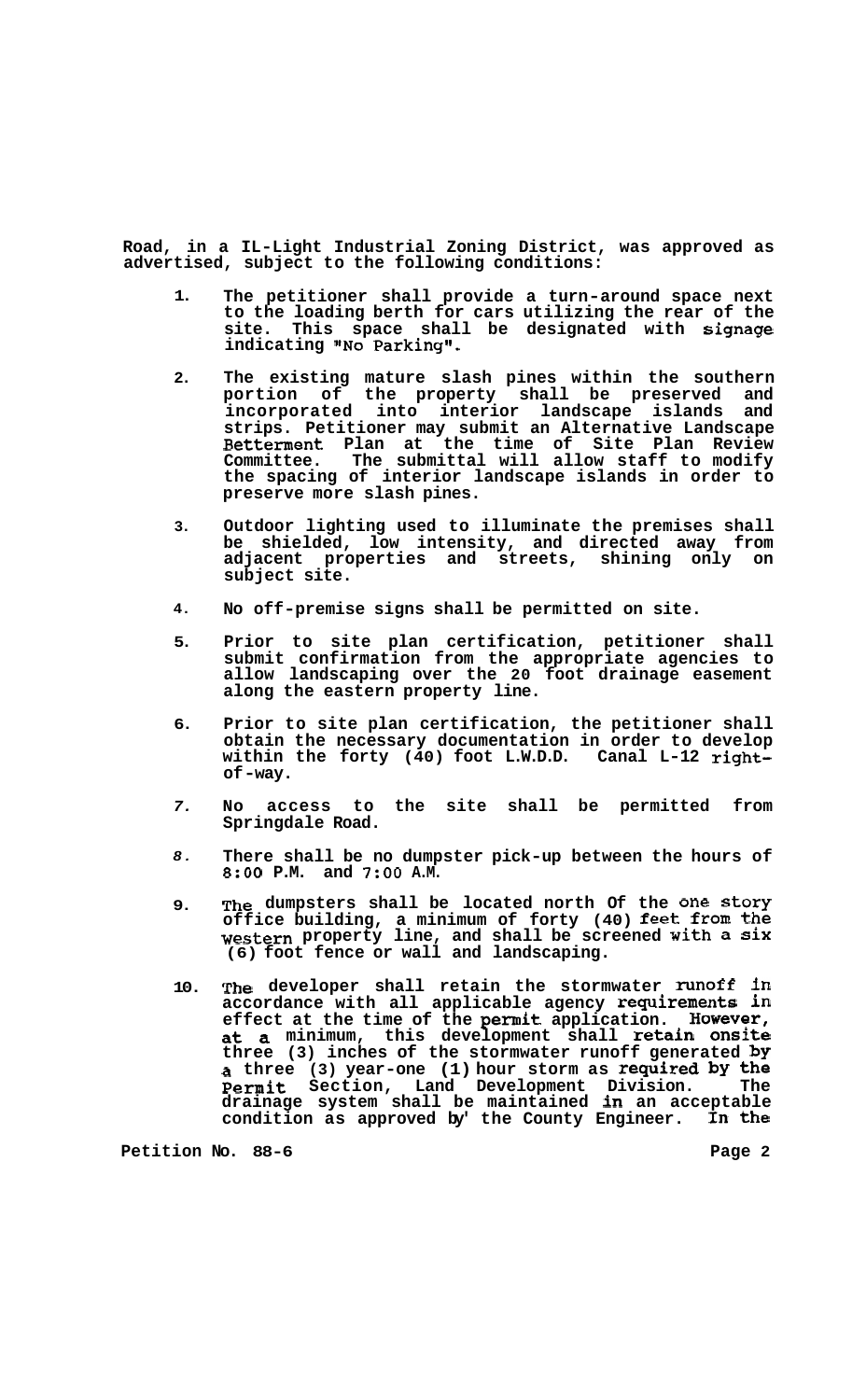event that the drainage system is not adequately maintained as determined by the County Engineer, this<br>matter will be referred to the Code Enforcement Board for enforcement.

- **11. The property owner shall convey to Palm Beach County-by road right-of-way warranty deed for Springdale Road, 30 feet from centerline free of all encumbrances and encroachments. Petitioner shall provide Palm Beach County with sufficient documentation acceptable to the Land Acquisition Division to ensure that the property is free of all encumbrances and encroachments.**
- **12. The property owner shall pay a Fair Share Fee in the**  amount and manner required by the **"Fair** Share Contribution for Road Improvements Ordinance" as it **presently exists or as it may from time to time be amended. The Fair Share Fee for this project presently is \$8,171.00 (305 trips X \$26.79 per trip).**
- **13. Since sewer service is available to the property, septic tank shall not be approved for use on said property.**
- **14. Because water service is available to the property, a well shall not be approved for potable water use.**
- **15. The petitioner shall redesign the building footprint in order to incorporate existing vegetation into the project design.**
- **16. Prior to site plan certification, the property owner shall provide the property owner to the west with a cross-access agreement.**
- **17. The petitioner shall install a six (6) foot solid wooden fence along the eastern and southern property 1 ines** .

Petition No. 88-6 **Page 3 Page 3**